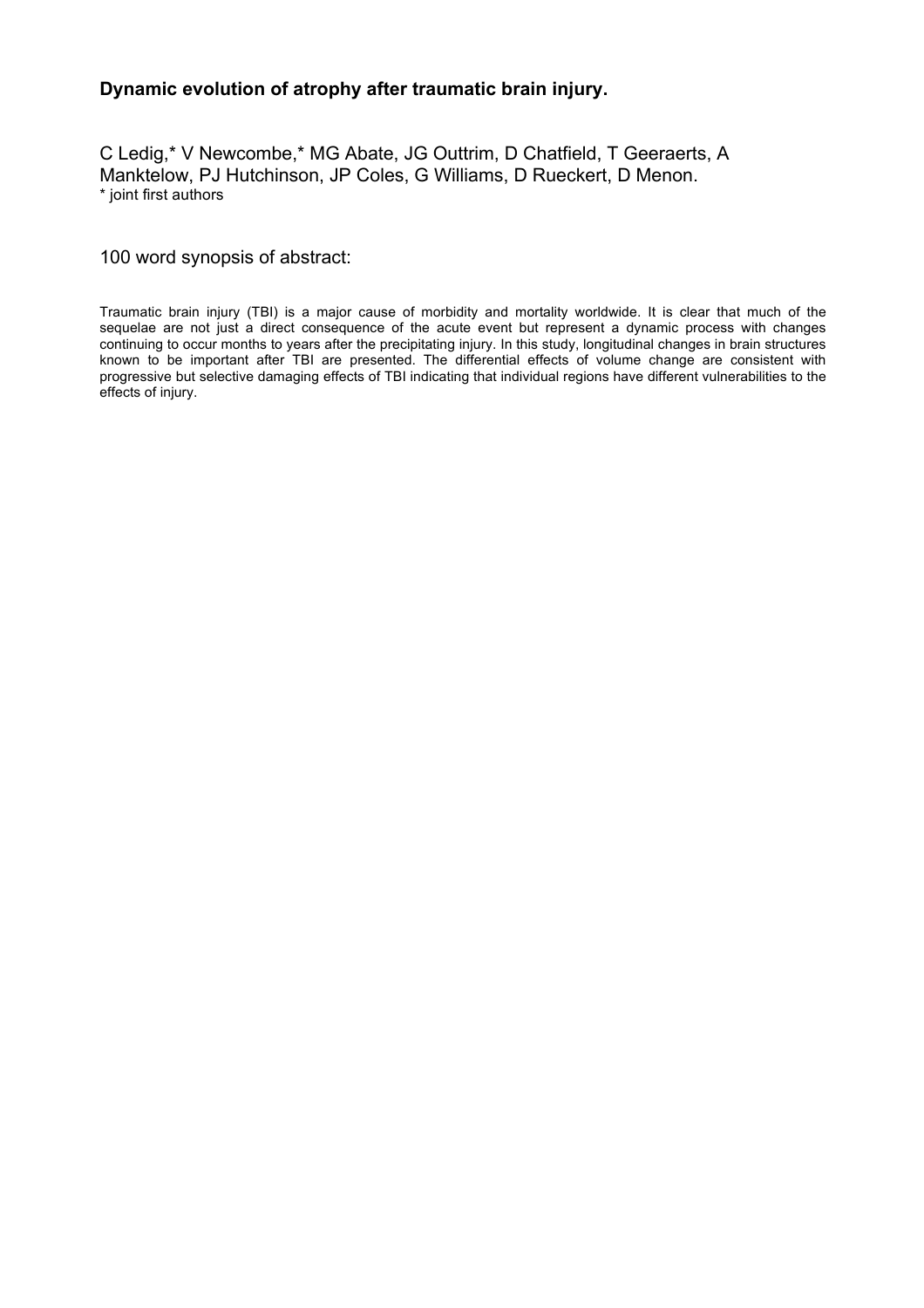**Introduction:** It is clear that many of the sequelae of Traumatic Brain Injury (TBI) are not just a direct consequence of the acute event, but represent a dynamic process, with changes occurring many years after the event. Such ongoing pathophysiology raises the hope for effective late treatments. However, a rational definition of the therapeutic window critically depends on being able to define the temporal pattern of such progression. Here we use T1-weighted magnetic resonance (MR) imaging to investigate the temporal changes in regional volumes after TBI.

**Methods:** Twelve patients (median age 24 years, range 17 to 59) who had sustained moderate to severe TBI requiring intensive care, underwent serial MR imaging on between three and five occasions. All were imaged in the acute phase (within 1 week of injury) as well as twice in the chronic phase (five or more months post injury). Eight patients had an additional acute session and eight were also imaged in the subacute phase of injury (more than 21 days post ictus). Eight controls underwent three imaging sessions over the same time period as the patients. Ethical approval was obtained from the Local Research Ethics Committee and informed assent/consent was obtained in all cases. MR imaging was performed using a 3 Tesla Siemens TIM Trio, and included a 3D T1-weighted structural sequence (MP-RAGE) with isotropic voxel size of 1x1x1mm. The T1-weighted images were preprocessed using the N4 algorithm to correct for intensity inhomogeneities[1]. The images were extracted with a brain mask calculated with pincram (pyramidal intracranial masking)[2]. A multi-atlas segmentation approach was used to segment MR images: The atlas cohort used in this study consisted of 30 manually annotated MR brain images of different subjects of the OASIS database[3] that had been manually segmented into 134 anatomical structures[9]. The brain atlases were aligned with the unsegmented brain scans to create subject specific segmentation estimates. MAPER was used for image registration[4], an approach which incorporates tissue probability maps into the registration and relies on a non-rigid registration based on free-from deformations (FFD)[5,6]. Using symmetric intra-subject registration[7] temporally corresponding scans were aligned. In an expectation-maximization (EM) framework (based on [8]) the availability of probabilistic segmentation estimates was exploited to perform a symmetric intensity normalization and segmentation. Symmetric differential bias correction for images in presence of pathologies was then performed. We achieved a consistent multi-time-point segmentation using a spatially and temporally varying Markov random field. Volumes for regions that are commonly damaged after TBI were extracted and compared to controls. Non-parametric statistics were used.

**Results:** The thalamus and cerebral white matter showed a significant volume loss over time for patients but not controls (P<0.001). The lateral ventricles showed a significant volume increase in the patient group (P<0.001). In contrast there was no significant volume change in the hippocampus for either patients or controls.



time in the cerebral white matter. s12287 colored lines. The black dashed line shows the median for the control subjects. Early, when edema is present patients appear to show more white matter volume than controls. Over time, there is a decrease in white matter volume in seen in the control group. **Figure 1:** Example of changes over The patients are represented by patients. No similar decrease was

**Discussion:** The differential effects of volume change are consistent with progressive but selective damaging effects of TBI on the white and grey matter, indicating that individual regions have different resilience and/or vulnerabilities to the effects of injury. The volume changes seen are likely secondary to the influence of edema in the acute scans. Late changes in regional volume are attributable to a range of pathophysiological process, including Wallerian degeneration, metabolic changes, and inflammation, all of which can contribute to progressive volume loss at late intervals. Such knowledge of longitudinal change is important to aid interpretation of imaging findings. These data can also provide further insight into the pathophysiology of TBI and may help to provide a framework that allows DTI to be used as an imaging biomarker of therapy response.

## **References:**

- 1. Tustison et al. IEEE Transactions on Med Imaging, 2010;29:1310
- 2. Heckemann et al, MICCAI Grand Challenge 2012;75-78
- 3. Marcus et al, J Cog Neuroscience 2-7;19:1498-1507
- 4. Heckemann et al, NeuroImage, 2010;51:221-227
- 5. Rueckert et al, IEEE Transactions on Medical Imaging, 1999;18:712-721